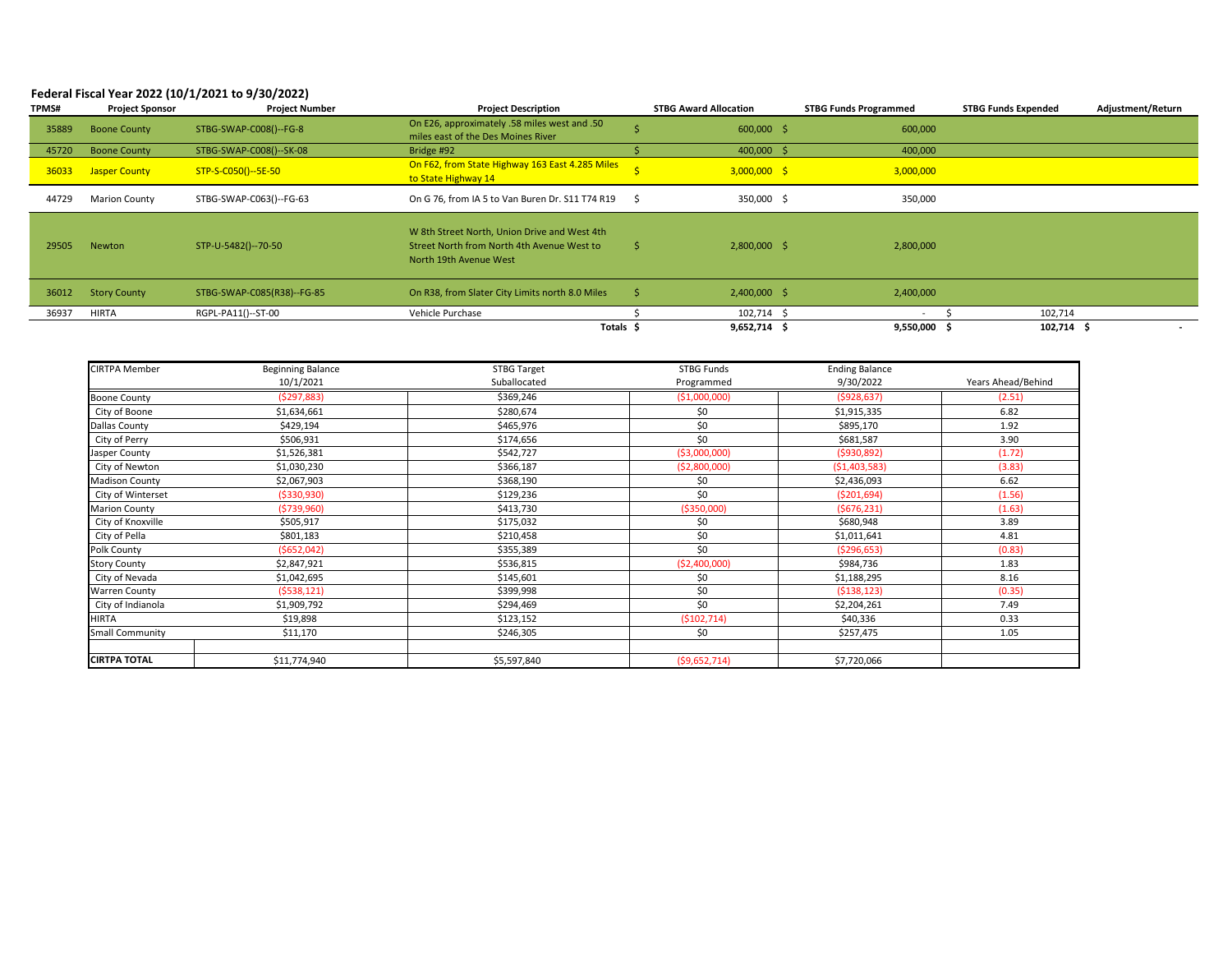## **Federal Fiscal Year 2023 (10/1/2022 to 9/30/2023)**

| TPMS# | <b>Project Sponsor</b> | <b>Project Number</b>                            | <b>Project Description</b>                                                                       | <b>STBG Award Allocation</b> | <b>STBG Funds Programmed</b> | <b>STBG Funds Expended</b> | Adjustment/Return |
|-------|------------------------|--------------------------------------------------|--------------------------------------------------------------------------------------------------|------------------------------|------------------------------|----------------------------|-------------------|
| 48675 | <b>Boone City</b>      | STBG-SWAP-0750()--SG-08                          | <b>West Park Ave/Marion St Improvements</b>                                                      | $1,750,000$ \$               | 1,750,000                    |                            |                   |
| 8948  |                        | Dawson/Dallas County HSIP-SWAP-C025(A-31)--FJ-25 | On P-46, from Highway 141 N 2.0 miles to Greene Co., Dallas Township \$                          | $240,000$ \$                 | 240,000                      |                            |                   |
| 45451 | Indianola              | STBG-SWAP-3680()--SG-91                          | In the City of Indianola, East Hillcrest Avenue from North Jefferson Way to<br>North 14th Street | 3,105,000 \$                 | 3,105,000                    |                            |                   |
|       | <b>Jasper County</b>   |                                                  |                                                                                                  | $1,900,000$ \$               | 1,900,000                    |                            |                   |
| 10913 | <b>Madison County</b>  | STBG-SWAP-C061()--FG-61                          | On G61 (MACKSBURG RD), from ADAIR/MADISON COUNTY LINE EAST 6<br>Miles to FIELDSTONE AVE.         | $2,500,000$ \$               | 2,500,000                    |                            |                   |
| 38825 | <b>Marion County</b>   | STBG-SWAP-C063()--FG-63                          | Knoxville Area OL                                                                                | 600,000 \$                   | 600,000                      |                            |                   |
| 48644 | Pella                  | STBG-SWAP-5947()--SG-63                          | Washington Street & Fifield Road Intersection Improvements                                       | 450,000 \$                   | 450,000                      |                            |                   |
|       | Small Community Fund   |                                                  |                                                                                                  | 259,888                      | 259,888                      |                            |                   |
|       |                        |                                                  | Totals \$                                                                                        | 10,804,888 \$                | 10,804,888                   | ۰                          |                   |

| <b>CIRTPA Member</b>   | <b>Beginning Balance</b> | STBG Target  | STBG Funds      | <b>Ending Balance</b> |                    |
|------------------------|--------------------------|--------------|-----------------|-----------------------|--------------------|
|                        | 10/1/2022                | Suballocated | Programmed      | 9/30/2023             | Years Ahead/Behind |
| <b>Boone County</b>    | ( \$928, 637)            | \$384,465    | \$0             | (5544, 172)           | (1.42)             |
| City of Boone          | \$1,915,335              | \$303,955    | (\$1,750,000)   | \$469,290             | 1.54               |
| <b>Dallas County</b>   | \$895,170                | \$485,839    | \$0             | \$1,381,010           | 2.84               |
| City of Perry          | \$681,587                | \$188,538    | \$0             | \$870,125             | 4.62               |
| Jasper County          | ( \$930, 892)            | \$565,171    | ( \$1,900,000)  | (52, 265, 721)        | (4.01)             |
| City of Newton         | (51,403,583)             | \$394,677    | \$0             | ( \$1,008,906)        | (2.56)             |
| <b>Madison County</b>  | \$2,436,093              | \$381,408    | ( \$2,500,000)  | \$317,500             | 0.83               |
| City of Winterset      | (5201, 694)              | \$138,414    | \$0             | (563, 281)            | (0.46)             |
| <b>Marion County</b>   | (5676, 231)              | \$431,712    | ( \$600,000)    | ( \$844, 519)         | (1.96)             |
| City of Knoxville      | \$680,948                | \$188,400    | \$0             | \$869,349             | 4.61               |
| City of Pella          | \$1,011,641              | \$228,192    | ( \$450,000]    | \$789,833             | 3.46               |
| Polk County            | (5296, 653)              | \$372,665    | \$0             | \$76,012              | 0.20               |
| <b>Story County</b>    | \$984,736                | \$557,015    | \$0             | \$1,541,751           | 2.77               |
| City of Nevada         | \$1,188,295              | \$157,845    | \$0             | \$1,346,140           | 8.53               |
| <b>Warren County</b>   | (5138, 123)              | \$417,962    | \$0             | \$279,840             | 0.67               |
| City of Indianola      | \$2,204,261              | \$320,458    | ( \$3,105,000)  | (5580, 281)           | (1.81)             |
| <b>HIRTA</b>           | \$40,336                 | \$129,944    | \$0             | \$170,280             | 1.31               |
| <b>Small Community</b> | \$257,475                | \$259,888    | (5499,888)      | \$17,475              | 0.07               |
|                        |                          |              |                 |                       |                    |
| <b>CIRTPA TOTAL</b>    | \$7,720,066              | \$5,906,547  | ( \$10,804,888) | \$2,821,724           |                    |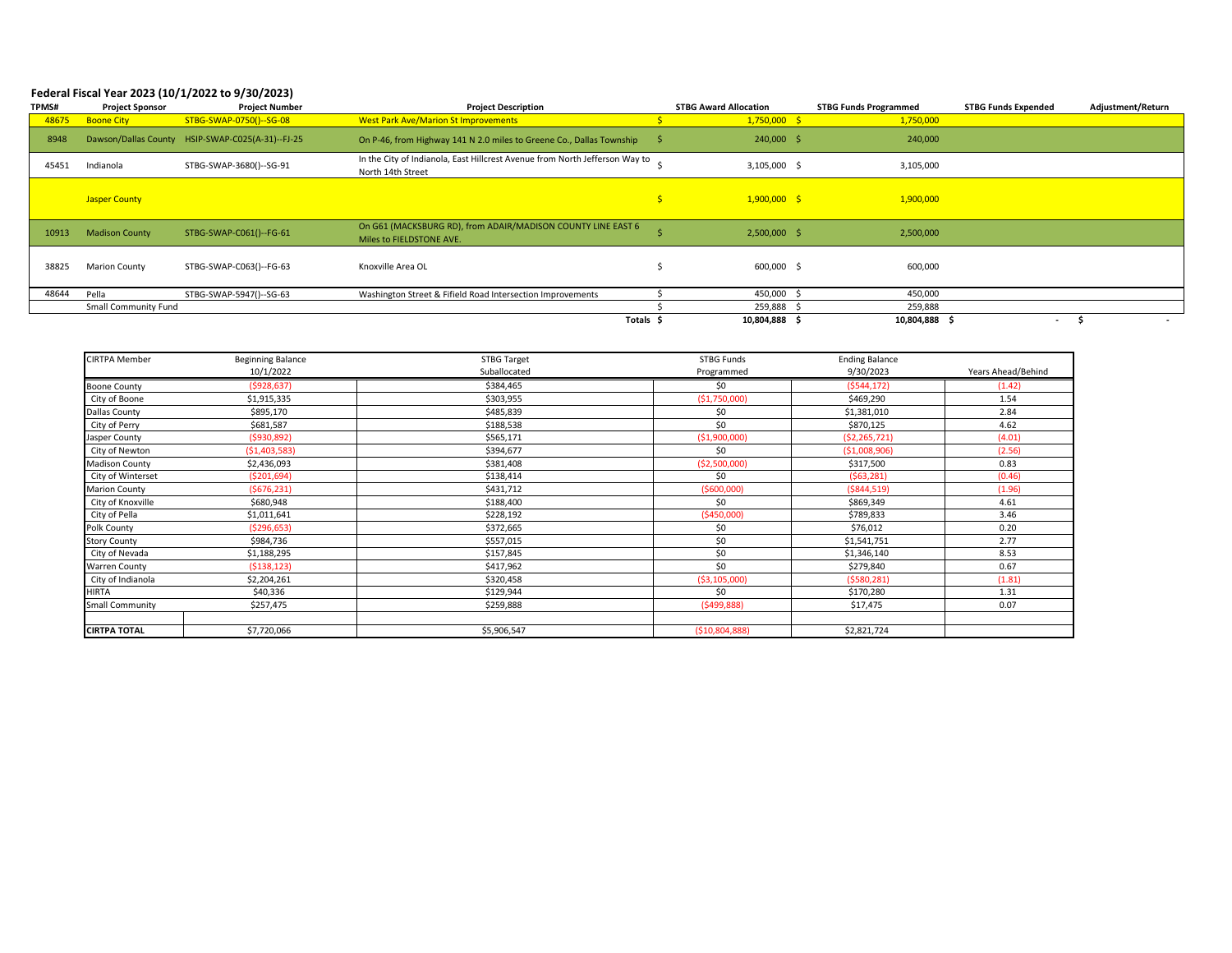## **Federal Fiscal Year 2024 (10/1/2023 to 9/30/2024)**

| TPMS# | <b>Project Sponsor</b> | <b>Project Number</b>           | <b>Project Description</b>                              | <b>STBG Award Allocation</b> | <b>STBG Funds Programmed</b> | <b>STBG Funds Expended</b> | Adjustment/Return |  |
|-------|------------------------|---------------------------------|---------------------------------------------------------|------------------------------|------------------------------|----------------------------|-------------------|--|
| 40160 | <b>Boone County</b>    | STBG-SWAP-C008()--SK-08         | Bridge #11                                              | 350,000                      | 350,000                      |                            |                   |  |
| 38624 | <b>Boone County</b>    | STBG-SWAP-C008(xx)--FG-08       | Bridge #10                                              | 620,000                      | 620,000                      |                            |                   |  |
| 36937 | <b>HIRTA</b>           | RGPL-PA11()--ST-00              | <b>Vehicle Purchase</b>                                 | $57,333$ \$                  | 57,333                       |                            |                   |  |
| 44747 | Polk County            | STBG-SWAP-C077(NE 42 St)--SG-77 | On NE 42 St from NE 166 Ave to NE 150 Ave, 2.0<br>Miles | 350,000 \$                   | 350,000                      |                            |                   |  |
| 39163 | Perry                  | STBG-SWAP-5970()--SG-25         | <b>Willis Overlay</b>                                   | 950,000                      | 950,000                      |                            |                   |  |
| 45776 | <b>Story County</b>    | STP-S-C085(S27)--5E-85          | On S 27, from Hwy 30 N 4.9 miles to E29                 | 800,000 \$                   | 800,000                      |                            |                   |  |
|       | Small Community Fund   |                                 |                                                         | 264,880 \$                   | 264,880                      |                            |                   |  |
|       |                        |                                 | Totals                                                  | 3,392,213 \$                 | 3,392,213                    | $\overline{\phantom{a}}$   |                   |  |

| <b>CIRTPA Member</b>   | <b>Beginning Balance</b> | <b>STBG Target</b> | <b>STBG Funds</b> | <b>Ending Balance</b> |                    |
|------------------------|--------------------------|--------------------|-------------------|-----------------------|--------------------|
|                        | 10/1/2023                | Suballocated       | Programmed        | 9/30/2024             | Years Ahead/Behind |
| <b>Boone County</b>    | (\$544,172)              | \$390,059          | ( \$970,000)      | (51, 124, 113)        | (2.88)             |
| City of Boone          | \$469,290                | \$312,511          | \$0               | \$781,801             | 2.50               |
| <b>Dallas County</b>   | \$1,381,010              | \$493,141          | \$0               | \$1,874,150           | 3.80               |
| City of Perry          | \$870,125                | \$193,639          | ( \$950,000)      | \$113,764             | 0.59               |
| Jasper County          | (\$2,265,721)            | \$573,428          | \$0               | ( \$1,692,294)        | (2.95)             |
| City of Newton         | ( \$1,008,906)           | \$405,147          | \$0               | ( \$603,760)          | (1.49)             |
| <b>Madison County</b>  | \$317,500                | \$386,264          | \$0               | \$703,764             | 1.82               |
| City of Winterset      | (563, 281)               | \$141,786          | \$0               | \$78,506              | 0.55               |
| <b>Marion County</b>   | $($ \$844,519)           | \$438,316          | \$0               | (5406, 203)           | (0.93)             |
| City of Knoxville      | \$869,349                | \$193,313          | \$0               | \$1,062,662           | 5.50               |
| City of Pella          | \$789,833                | \$234,710          | \$0               | \$1,024,543           | 4.37               |
| Polk County            | \$76,012                 | \$379,018          | ( \$350,000)      | \$105,030             | 0.28               |
| <b>Story County</b>    | \$1,541,751              | \$564,435          | ( \$800,000)      | \$1,306,186           | 2.31               |
| City of Nevada         | \$1,346,140              | \$162,344          | \$0               | \$1,508,484           | 9.29               |
| <b>Warren County</b>   | \$279,840                | \$424,559          | \$0               | \$704,399             | 1.66               |
| City of Indianola      | (\$580,281)              | \$330,009          | \$0               | ( \$250, 271)         | (0.76)             |
| <b>HIRTA</b>           | \$170,280                | \$132,440          | (557, 333)        | \$245,387             | 1.85               |
| <b>Small Community</b> | \$17,475                 | \$264,880          | (5264,880)        | \$17,475              | 0.07               |
|                        |                          |                    |                   |                       |                    |
| <b>CIRTPA TOTAL</b>    | \$2,821,724              | \$6,020,000        | (53, 392, 213)    | \$5,449,511           |                    |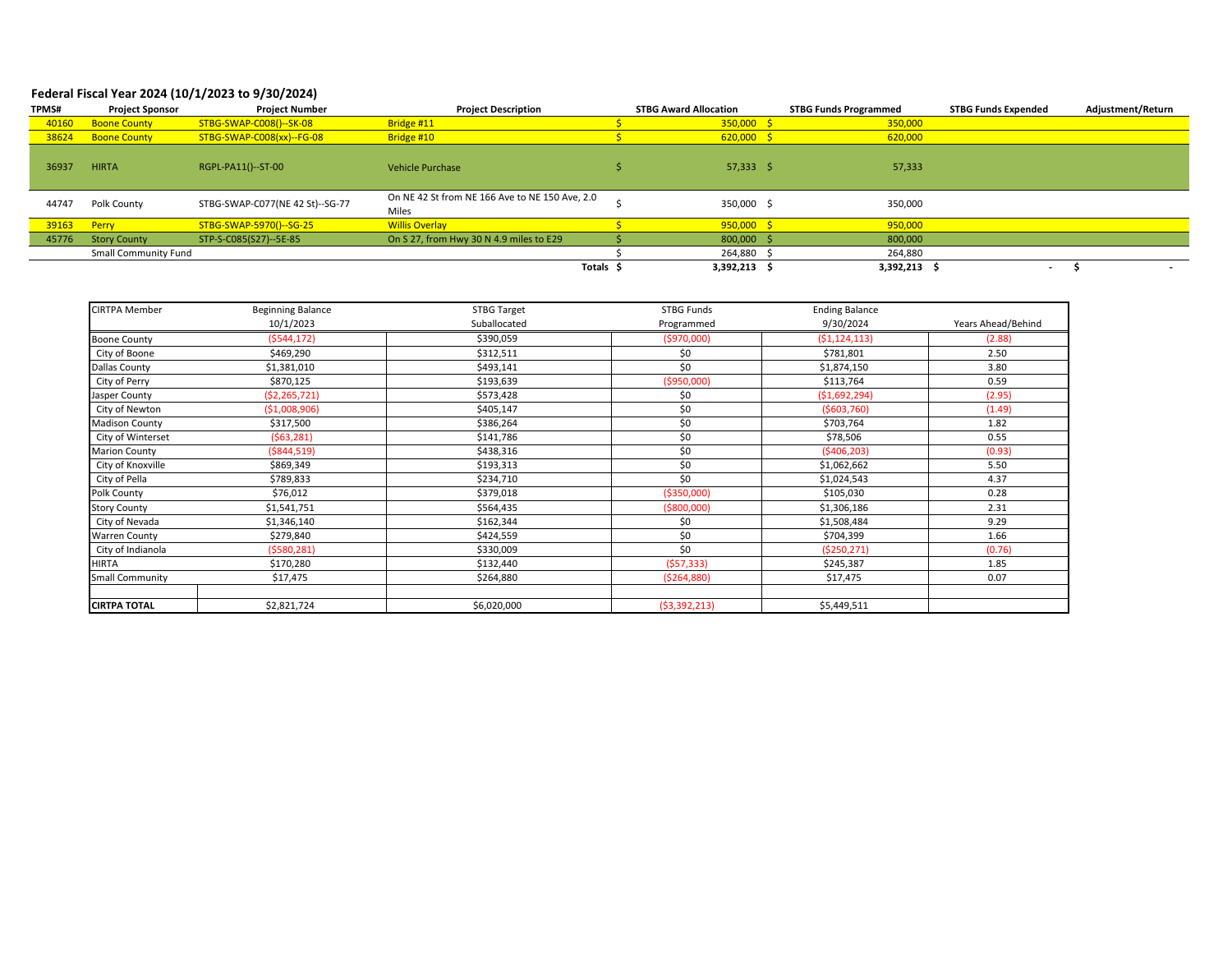## **Federal Fiscal Year 2025 (10/1/2024 to 9/30/2025)**

| <b>TPMS#</b> | <b>Project Sponsor</b> | <b>Project Number</b>                   | <b>Project Description</b>                                                                                     | <b>STBG Award Allocation</b> | <b>STBG Funds Programmed</b> | <b>STBG Funds Expended</b> | <b>Adjustment/Return</b> |
|--------------|------------------------|-----------------------------------------|----------------------------------------------------------------------------------------------------------------|------------------------------|------------------------------|----------------------------|--------------------------|
| 37454        | <b>Dallas County</b>   | <b>P</b><br>STBG-SWAP-C025(H-43)--FG-25 | On R22, from Highway 44 North 5.0 Miles to F31,<br>S31/32, 29/30, 19/20, 17/18, 8/7 T80 R26, Grant<br>Township | 800,000 \$                   | 800,000                      |                            |                          |
| 44738        | <b>Marion County</b>   | STBG-SWAP-C063(OL)--FG-63               | Countywide Overlay                                                                                             | 1,600,000 \$                 | 1,600,000                    |                            |                          |
| 36930        | Pella                  | STP-U-5947()--70-63                     | Oskaloosa St, from SE 16th St to 240th St (Eagle<br>Lane) Including the intersection 300 LF each way           | 1,650,000 \$                 | 1,650,000                    |                            |                          |
| 40174        | Polk County            | STBG-SWAP-C077()--FG-77                 | On SE 6TH AVE, from SE 92 St to SE Camp Dr, 2.70<br>miles                                                      | 459,000 \$                   | 459,000                      |                            |                          |
| 41362        | <b>Story County</b>    | STBG-SWAP-C085(E29)--FG-85              | On E29, from 700' west of 570th Ave. E 9.2 miles to<br>660th Ave                                               | 1,440,000 \$                 | 1,440,000                    |                            |                          |
|              | Small Community Fund   |                                         |                                                                                                                | 270,028 \$                   | 270,028                      |                            |                          |
|              |                        |                                         | Totals S                                                                                                       | $6,219,028$ \$               | 6,219,028                    |                            |                          |

| <b>CIRTPA Member</b>  | <b>Beginning Balance</b> | STBG Target  | STBG Funds     | <b>Ending Balance</b> |                    |
|-----------------------|--------------------------|--------------|----------------|-----------------------|--------------------|
|                       | 10/1/2024                | Suballocated | Programmed     | 9/30/2025             | Years Ahead/Behind |
| <b>Boone County</b>   | (51, 124, 113)           | \$395,827    | \$0            | (5728, 286)           | (1.84)             |
| City of Boone         | \$781,801                | \$321,335    | \$0            | \$1,103,136           | 3.43               |
| Dallas County         | \$1,874,150              | \$500,671    | ( \$800,000]   | \$1,574,821           | 3.15               |
| City of Perry         | \$113,764                | \$198,901    | \$0            | \$312,665             | 1.57               |
| Jasper County         | ( \$1,692,294)           | \$581,943    | \$0            | ( \$1,110,351)        | (1.91)             |
| City of Newton        | (5603,760)               | \$415,944    | \$0            | (5187, 815)           | (0.45)             |
| <b>Madison County</b> | \$703,764                | \$391,271    | \$0            | \$1,095,035           | 2.80               |
| City of Winterset     | \$78,506                 | \$145,265    | \$0            | \$223,770             | 1.54               |
| <b>Marion County</b>  | (5406, 203)              | \$445,127    | (\$1,600,000)  | ( \$1,561,076)        | (3.51)             |
| City of Knoxville     | \$1,062,662              | \$198,380    | \$0            | \$1,261,042           | 6.36               |
| City of Pella         | \$1,024,543              | \$241,431    | (\$1,650,000)  | ( \$384,026)          | (1.59)             |
| Polk County           | \$105,030                | \$385,570    | ( \$459,000]   | \$31,600              | 0.08               |
| <b>Story County</b>   | \$1,306,186              | \$572,088    | ( \$1,440,000) | \$438,274             | 0.77               |
| City of Nevada        | \$1,508,484              | \$166,985    | \$0            | \$1,675,469           | 10.03              |
| <b>Warren County</b>  | \$704,399                | \$431,362    | \$0            | \$1,135,761           | 2.63               |
| City of Indianola     | ( \$250, 271)            | \$339,859    | \$0            | \$89,588              | 0.26               |
| <b>HIRTA</b>          | \$245,387                | \$135,014    | \$0            | \$380,401             | 2.82               |
| Small Community       | \$17,475                 | \$270,028    | (5270,028)     | \$17,475              | 0.06               |
|                       |                          |              |                |                       |                    |
| <b>CIRTPA TOTAL</b>   | \$5,449,511              | \$6,137,000  | (56, 219, 028) | \$5,367,483           |                    |